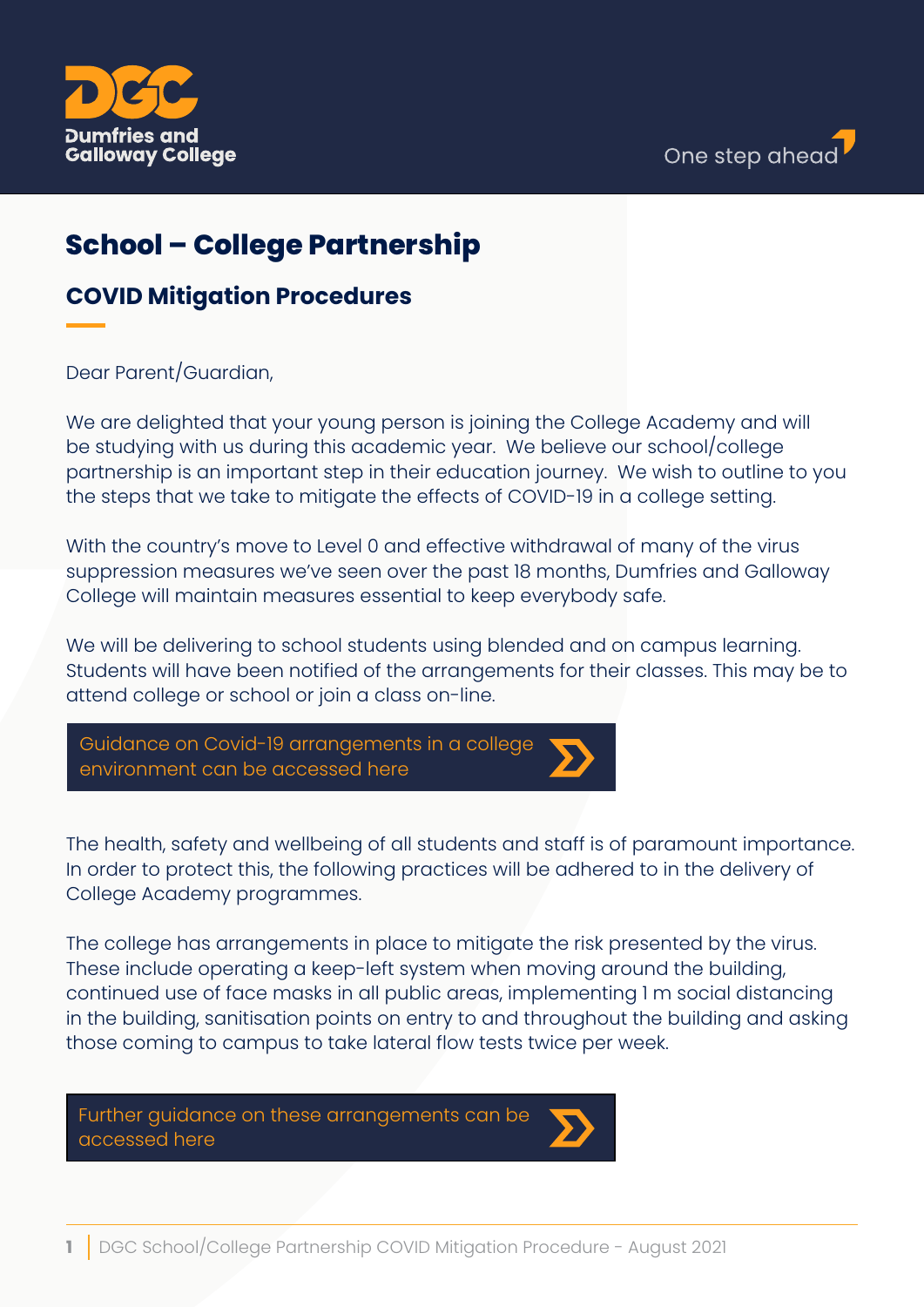We are actively encouraging students to download the Test and Protect app released by NHS Scotland.



The college has a register system in place that should there be any instances of COVID–19 on site, it can provide the appropriate Trace and Protect information. We are also providing staff and students with swipe cards to use on entering and exiting the building for this purpose.

## **1. Travel to college campuses**

School pupils travel to college either on foot, by public transport or by private taxi. Transport is organised by the school (minibus, coach or taxi). Pupils must wear face coverings if travelling on public transport.

## **2. Physical Distancing**

The college has implemented social distancing of 1 metre in its buildings until at least the October break. Signage is in place. All school pupils must adhere to this requirement.

## **3. Face coverings**

You are advised that face coverings will be worn in all public areas of the college unless you have an exemption from wearing one. The college will keep spare coverings at reception so please feel free to ask for one if you haven't brought yours in. We ask that you use a reusable mask where possible, if you have a single use mask then please dispose of this in our waste bins.

You should wear a face covering until you get to your desk/workspace in classrooms/ workshops. Further advice will be given for the requirements in workshops as masks may need to be worn when undertaking some practical activities.

## **4. Arrival at and departure from the college**

#### **First day of study**

On arrival at college on the first day of study, pupils should arrive no earlier than 10 minutes before the start of their class. They will be asked to wait in the reception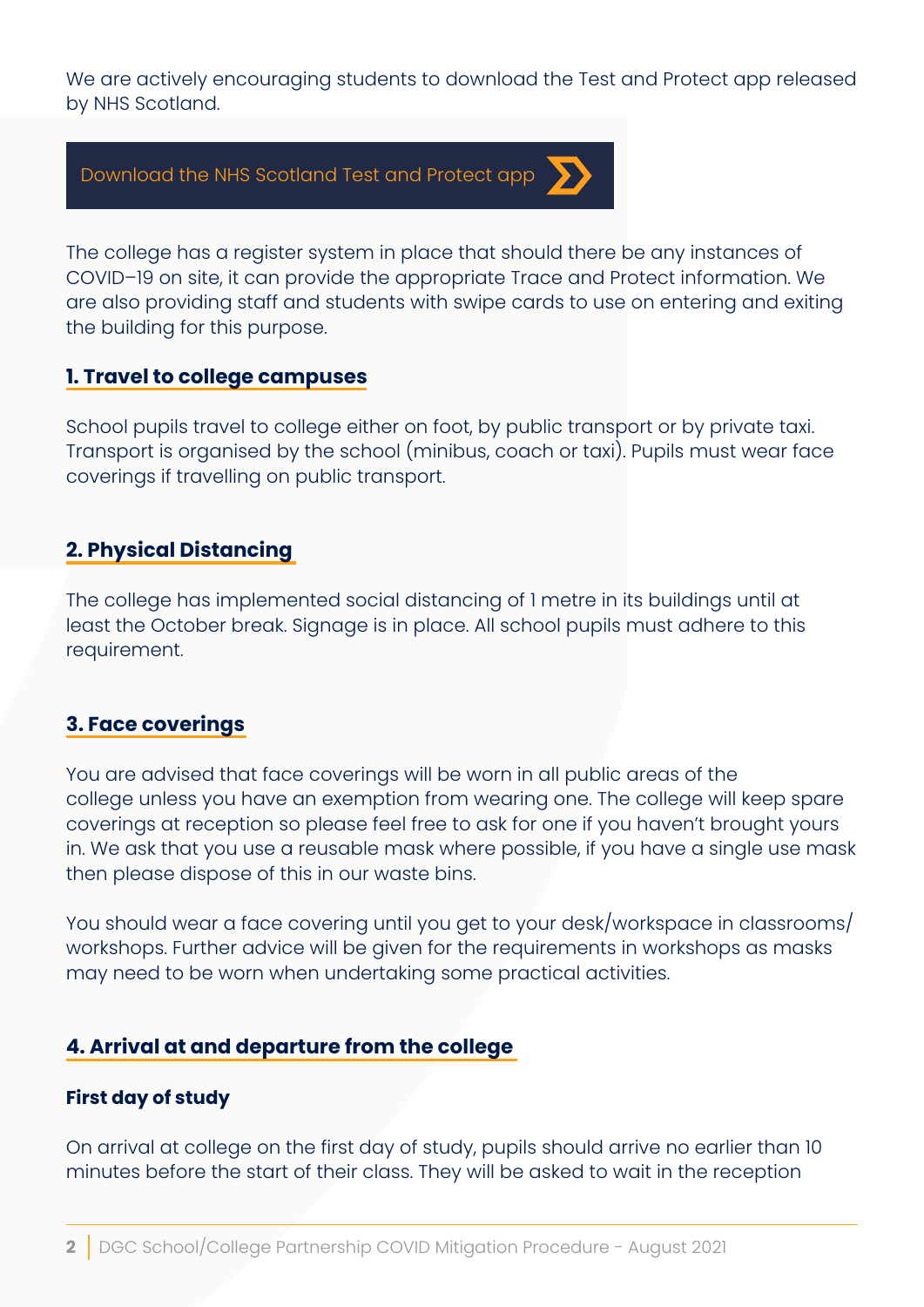area where they will be welcomed by a member of staff and then escorted to their allocated classroom or workshop.

Pupils should not arrive early as they cannot be accommodated within the college campuses.

#### **Subsequent days**

On arrival at college after the first day, pupils should make their way, directly, to their allocated classroom.

#### **Finish times**

Classes will be allocated staggered finish times to ensure that all pupils are not leaving the building at the same time.

Students must not wander around the campus and must adhere to all safety instructions as directed to ensure that the environment is maintained in a safe way.

## **5. Breaks**

Classes are normally three hours in duration. Where breaks are planned, students are asked to adhere to the measures that are in place when moving around the building.

## **6. Delivery of classes in school settings**

Before a member of college staff begins delivery in a school, the staff member should have access to the individual school risk assessment. On the first visit, the staff member should be taken through the relevant school risk assessment by a member of school staff and be orientated in the current COVID-19 arrangements for the school.

College risk assessments are being agreed for specialist workshop learning spaces.

## **7. Learning and Teaching**

#### **Blended Learning**

Blended learning is an approach to learning that combines online learning of timetabled classes that allows for interaction online along with traditional classroom or workshop learning.

While in the classroom or workshop at college, pupils will be required to follow the measures to mitigate the risk of COVID-19 being spread as directed by staff.